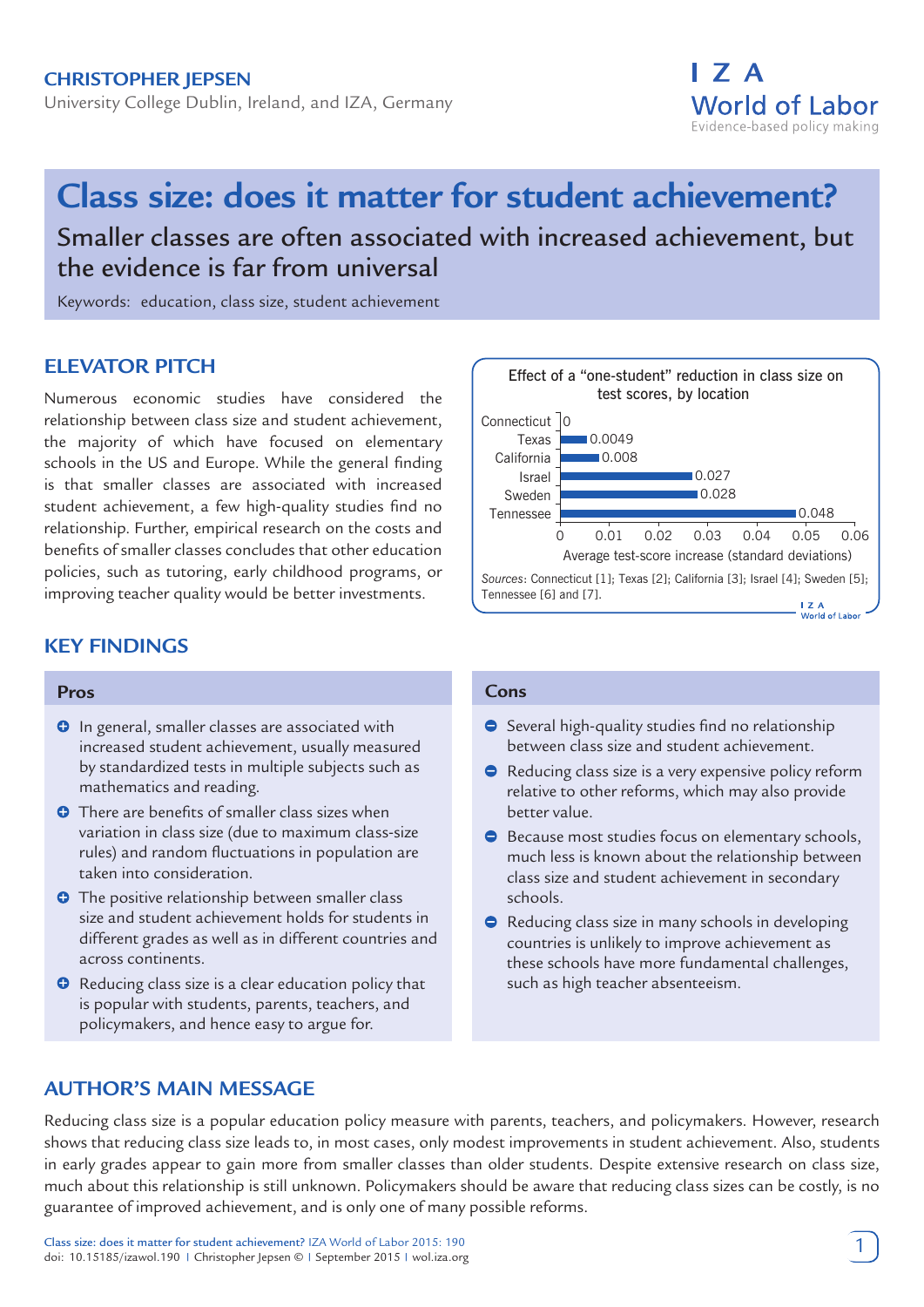# **MOTI VATION**

Class size is an extremely popular education reform among many stakeholders, including students, parents, teachers, school administrators, and educationalists. With such broad appeal, reducing class size is also popular among policymakers. Intuitively, students in smaller classes should have better learning outcomes than students in larger classes—for example, the teacher can provide more individualized attention in smaller classes, and classroom discipline is easier with fewer students [6].

At the same time, reducing class size is an expensive education policy. For example, a class-size reduction policy instituted in California in 1996 reduced class size from an average of 30 students per class to a maximum of 20 students per class, but as a result increased the number of teachers by approximately half [3]. To illustrate this calculation, consider a grade with 60 students; the legislation would increase the number of teachers from two to three, which is an increase of 50%. Teacher salaries constitute the vast majority of schools' non-capital expenses, and in the first two years of California's class-size reduction, over 25,000 additional teachers were hired.

Research indicates that the costs of reducing class size are more likely to exceed the benefits and that other education policies, such as tutoring, early childhood programs, or improving teacher quality, would be better investments [6].

In addition, a simple comparison of achievement across classrooms of different sizes will not reflect the true relationship between class size and student achievement, for a number of reasons. For example, in the US, where the biggest source of funding is local property tax revenue, schools in wealthier areas are more likely to have smaller classes and higher achievement due to students' more advantaged backgrounds, rather than being a casual effect of smaller classes [6]. In contrast, if a school provides smaller classes for its most "at-risk" students, the result would be higher achievement in the larger classes, again for reasons unrelated to class size.

Therefore, a rigorous analysis of the causal relationship between class size and student achievement is complicated, as the number of students in each classroom is not determined randomly. And while smaller classes are generally associated with higher student achievement, the evidence is not universal.

# **DIS CUSSION OF PROS AND CONS**

### **Influential research**

It is quite challenging to isolate the effect of class size from other determinants of student achievement, as schools explicitly decide class sizes, and they often base classsize decisions, as well as the assignment of specific students to classes of different sizes, on prior student achievement (i.e. test scores). Consequently, researchers view the class-size experiment conducted in Tennessee in the late 1980s as the highestquality study on the topic. Over 11,000 students and their teachers were randomly assigned between small classes of 15 students and regular classes of 23 students [6]. If it is assumed that class-size effects are linear (in order to make comparisons between studies with difference changes in class size), then the "per-pupil" effect of the Tennessee experiment was 0.048 standard deviations [6], [7]. In other words, each "one-student" reduction in class size is associated with an increase in student achievement of 0.048 standard deviations.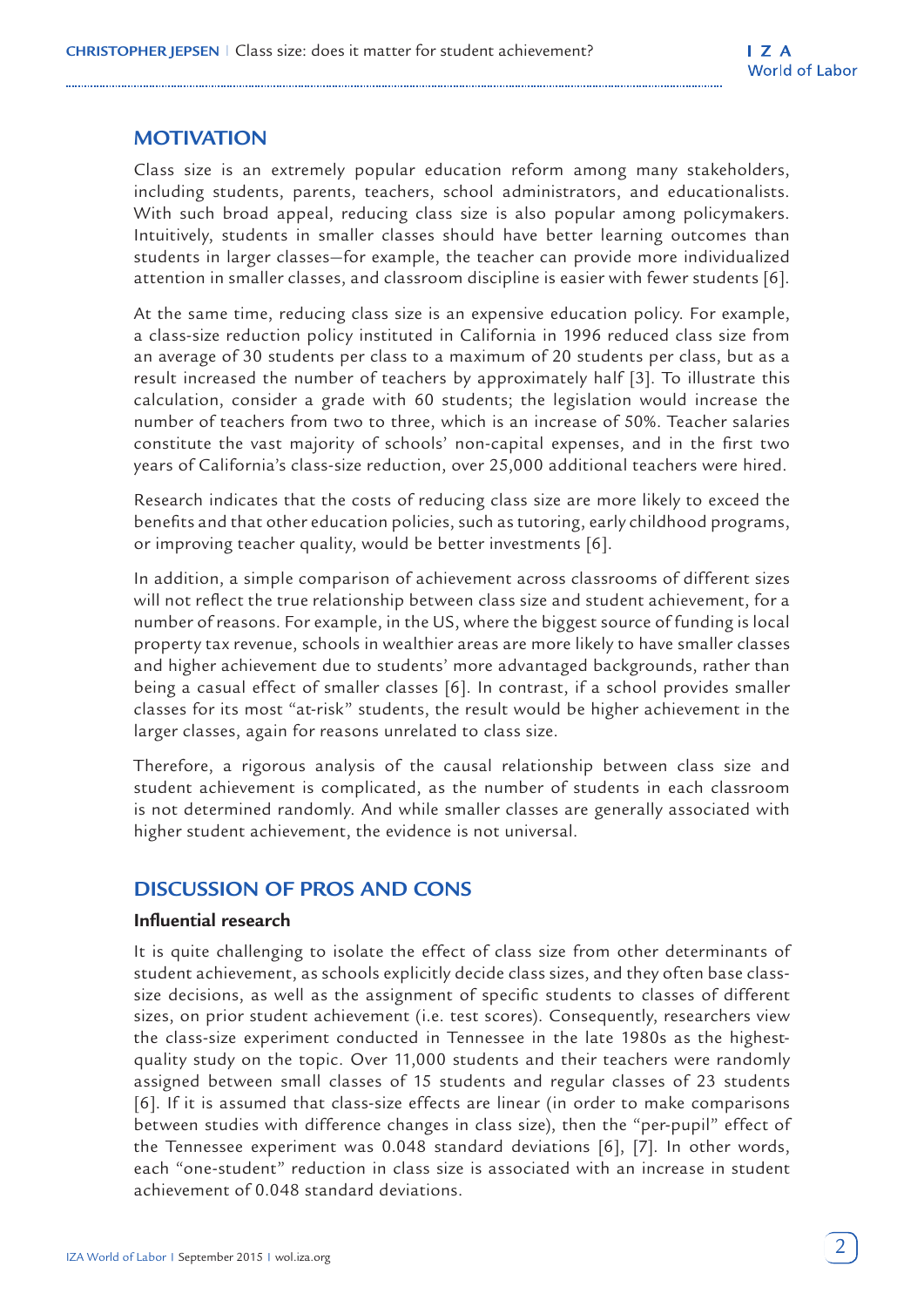However, the bulk of research on the relationship between class size and student achievement is based on techniques other than random experiments. Such studies, often called "quasi-experimental" or "non-experimental," attempt to isolate the effect of class size in several ways. One compelling way, first used in an analysis of Israeli schools, is to focus on small changes in student enrollment that correspond with changes in the number of teachers, thus leading to differences in class size [4]. This approach is often called the "maximum class-size rule" (or Maimonides' Rule, after the 12th-century scholar who proposed it).

As an example of this, in Israel, the maximum number of students in a classroom is 40. This means that a school with 39 people in a grade has one teacher with a class size of 39, whereas a school with 42 people in a grade has two teachers with an average class size of 21. The underlying idea is that natural fluctuations in area population generate potentially large, and presumably random, changes in average class size. However, researchers and policymakers using this type of analysis should carefully investigate the extent to which these fluctuations in class size appear to be random. The study for Israel is very carefully investigated and shows that smaller classes are associated with sizable improvements in achievement for fifth-grade students, but with smaller effects for fourth-grade students. In terms of a "per-student" reduction, the effect is around 0.036 standard deviations for fifth grade and approximately 0.018 for fourth grade [4].

Another technique that has been frequently used is to study yearly fluctuations in class size, thereby attempting to isolate presumably random changes in class size that occur as a result of student population variation (i.e. students moving into and out of schools and classrooms). This approach typically involves using detailed data on a large number of students over multiple years, as a given grade or school may have very little fluctuation between one year and the next. This approach was first applied to data on students in late elementary grades in Texas [2]. In the fifth grade, a one-student reduction in class size is associated with an increase of 0.0055 standard deviations in mathematics and 0.0043 standard deviations in reading (in their most sophisticated analyses). In the sixth and seventh grades, the authors could not refute the proposition that class size is unrelated to student achievement. This approach has also been used to estimate the effect of class-size reduction in California, with effects of 0.006−0.01 standard deviations for third grade reading and mathematics, respectively [3].

A similar approach looked instead at variations in the population of school-age children, rather than the actual student population. Estimates from this approach are much smaller than those using more detailed student-level data. In Connecticut, for example, there is no evidence that reductions in class size are associated with gains in student achievement, using data from the 1980s and 1990s [1]. The results are similar when using the maximum class-size rule, referred to earlier.

### **Further evidence in the US**

A class-size reduction program was also conducted in Florida. This was undertaken across all grades (as opposed to the Californian study, which focuses on kindergarten through third grade) and had both district-level and school-level components. The results show little, if any, improvement in achievement resulting from the reductions in class size [8].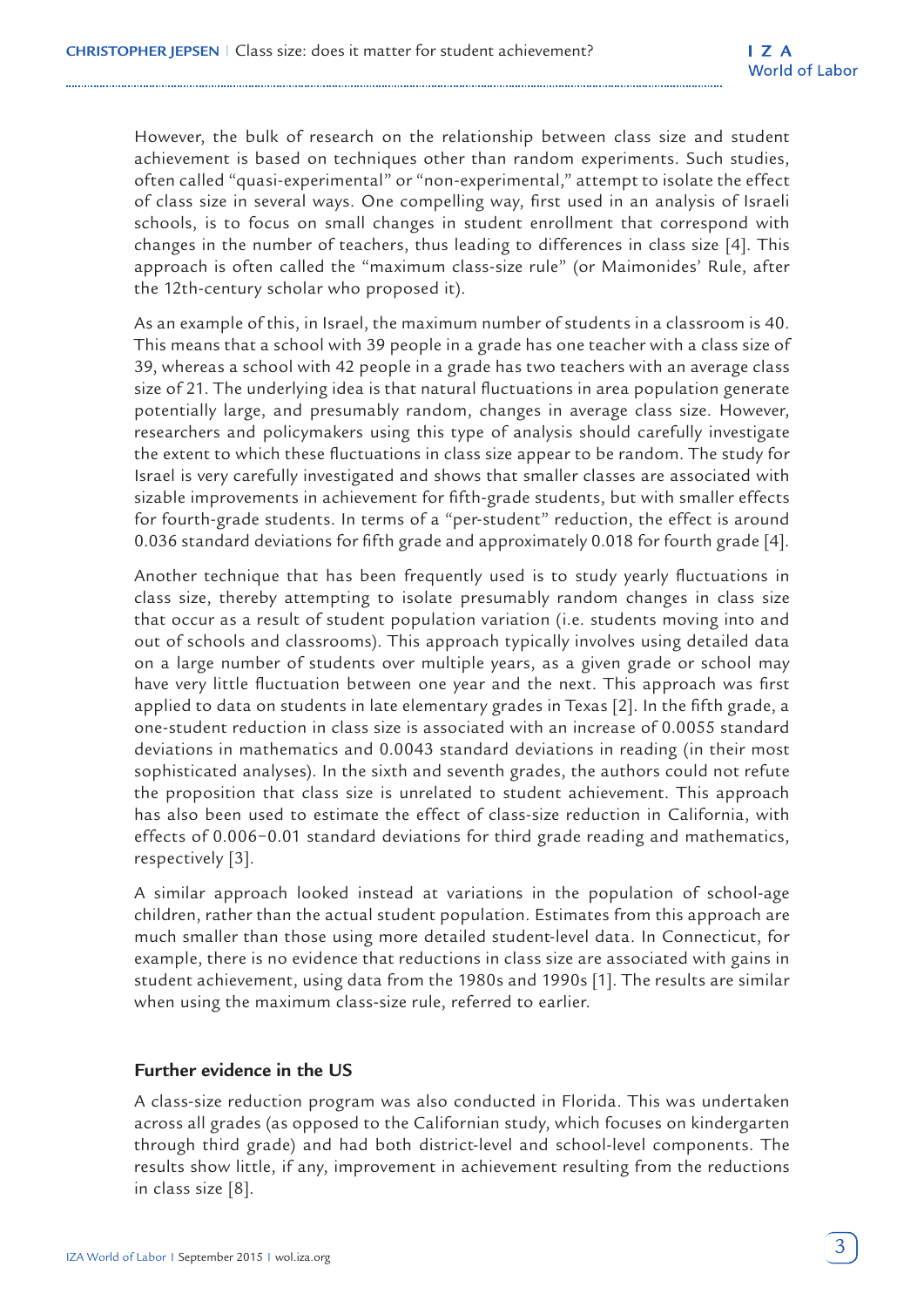In Minnesota, researchers used changes in the school-age population (as opposed to the actual school population) to study the relationship between elementary school class size and student achievement. However, over half the schools have missing data on either the school-age population or the class size. Among the schools without missing data, a "one-student" reduction in class size is associated with smaller achievement gains than those found in the most influential studies of class size.

Several studies use state-level datasets with detailed information on class size and student achievement, as well as student demographic information and information on teachers. These data typically cover entire school districts, or even states, such as New York, North Carolina, and San Diego. The data are available for multiple years. With these data, researchers studied the determinants of student achievement in general, often with a focus on teacher characteristics. Almost all of these studies include class size, even if it is not the main focus of the analysis. The majority of these studies find a negative relationship between class size and student achievement as measured by standardized test scores, indicating that the bigger the class size the lower the test scores. In other words, the research typically concludes that smaller classes are associated with higher student achievement.

## **Studies in Europe**

In Europe, the most influential studies use the maximum class-size rule. In Sweden, a "one-student" reduction in class size in grades four to six is associated with an increase in test scores in mathematics and Swedish, at ages 13 and 16, of 0.023−0.033 standard deviations respectively [5]. Similarly, in France, numerous researchers have applied this technique and identified a smaller, positive relationship between smaller classes and student achievement, both in elementary and secondary grades [9]. Two studies in Denmark, using different data sets and statistical techniques, also demonstrate small benefits of reduced class sizes for both test scores and year of schooling.

However, the findings from Europe are far from universal. A study of 11 countries, predominantly in Europe, shows substantial cross-country variation in the relationship between class size and student achievement, with most countries having a small or no benefit from smaller class sizes [10]. In Norway, two studies using the maximum classsize rule obtain different results. One study finds a positive effect of smaller class sizes on student achievement in the early years of secondary school, whereas another study, using similar methods (on a larger data set), essentially finds no effect. Using a variant of the maximum class size based on the government's school funding formula, researchers were not able to discern a clear relationship between class size and student achievement for fourth, sixth, and eighth grade students in the Netherlands.

### **Studies outside the US and Europe**

Class-size research is rare outside the US and Europe. In Japan, smaller classes are associated with higher achievement in fourth and sixth grades, but there is no evidence of a positive relationship for ninth grade. As of July 2015, there are, to the author's best knowledge, no studies on class size in Canada, Australia, or New Zealand in the main database of economics literature, *EconLit* (https://www.aeaweb.org/econlit/).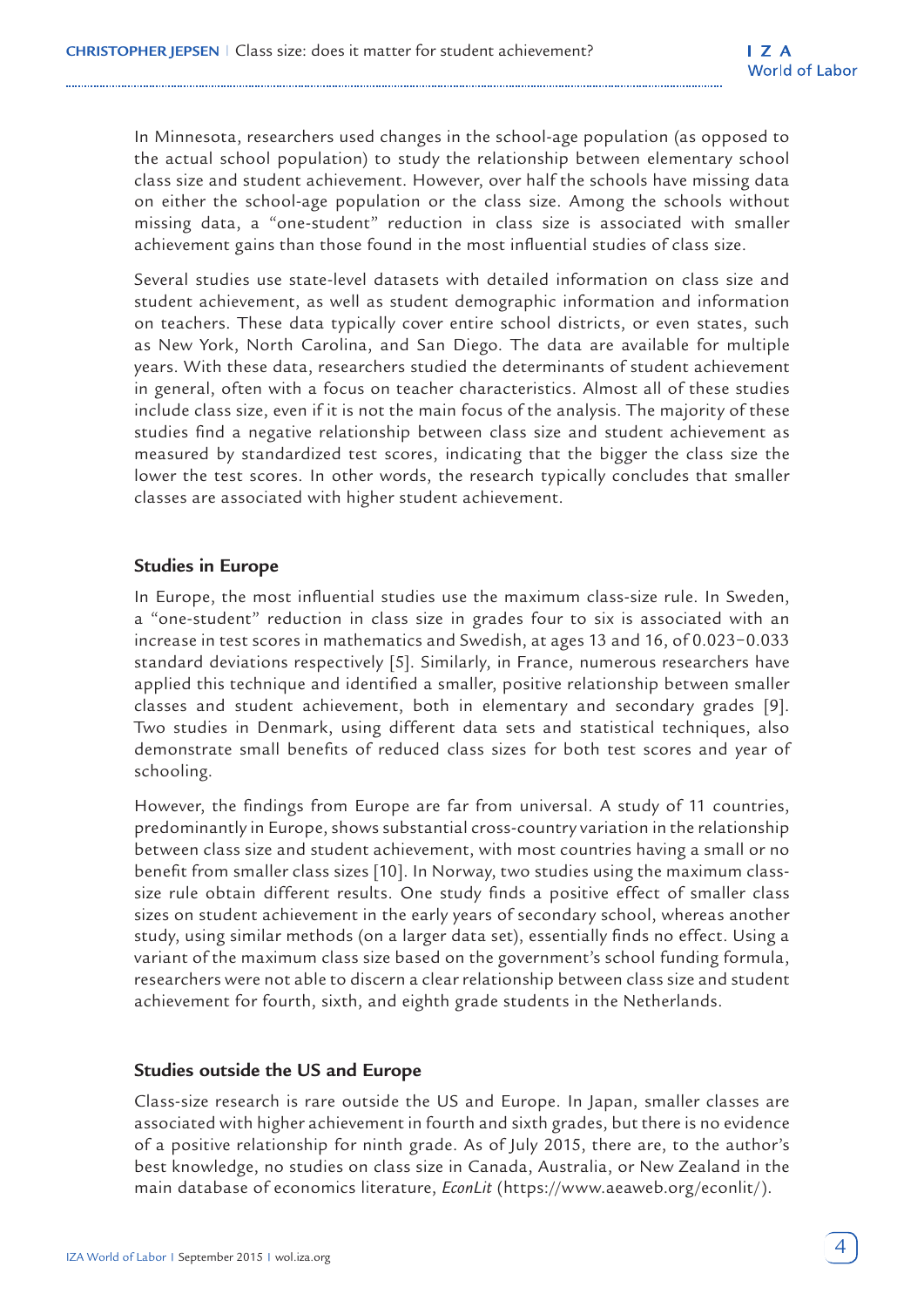In developing countries, few high-quality studies of class size exist. One of these high-quality investigations is for Bolivia, which finds a positive relationship between student achievement and smaller classes [11].

In general, the problem of isolating the effect of smaller classes from other factors is more challenging in developing countries than in developed countries. Basic services, such as having a teacher (or even a substitute teacher) are often missing in schools in many locations. If the teacher is not present, then the size of the class is irrelevant.

In Kenya, for example, a reduction in class size from 82 to 44 is not associated with improved achievement, but the use of a locally hired contract teacher (i.e. a teacher who is hired on an annual, renewable contract) is associated with improved achievement. The likely explanation for this is that absenteeism is much lower among contract teachers.

Therefore, in many developing countries, more fundamental issues, such as adequate staffing and facilities, need to be addressed before focusing attention on possible class size effects on student achievement.

## **Do certain types of students benefit more than others?**

The takeaway message from the existing research is that smaller classes are associated with improved student achievement more often than not, though some high-quality studies find no relationship. But what does past research tell us about whether some students benefit more than others from smaller classes?

As with the overall pattern of results, smaller classes do not clearly benefit (or harm) specific groups of students. The studies finding no relationship between class size and achievement generally report analyses for different types of student groups, and none of them finds that any particular group of students would benefit significantly more from smaller classes.

The closest thing to consensus on class-size effects is that when smaller classes are beneficial, they tend to be more beneficial for younger students than for older students. This finding is demonstrated, for example, by empirical research in Texas and Japan.

Some evidence suggests that disadvantaged students receive larger benefits, as shown in the class-size experiment in Tennessee and the maximum class-size rule in Israel [4], [5]. However, this pattern of results is not echoed elsewhere in the literature. In Europe, the effects do not appear to differ much by student demographics such as gender, parental income, race, and ethnicity. In Japan, the benefits associated with smaller class sizes appear to be larger for wealthy students and for class sizes under 20 students.

## **Cost–benefit analysis**

It is important to measure the potential benefits of smaller classes against their costs. Assuming there is no change in enrollment, a reduction in class size corresponds with an increase in the number of classrooms. Thus, the two primary costs of reducing class sizes are the cost of additional teachers and the cost of creating additional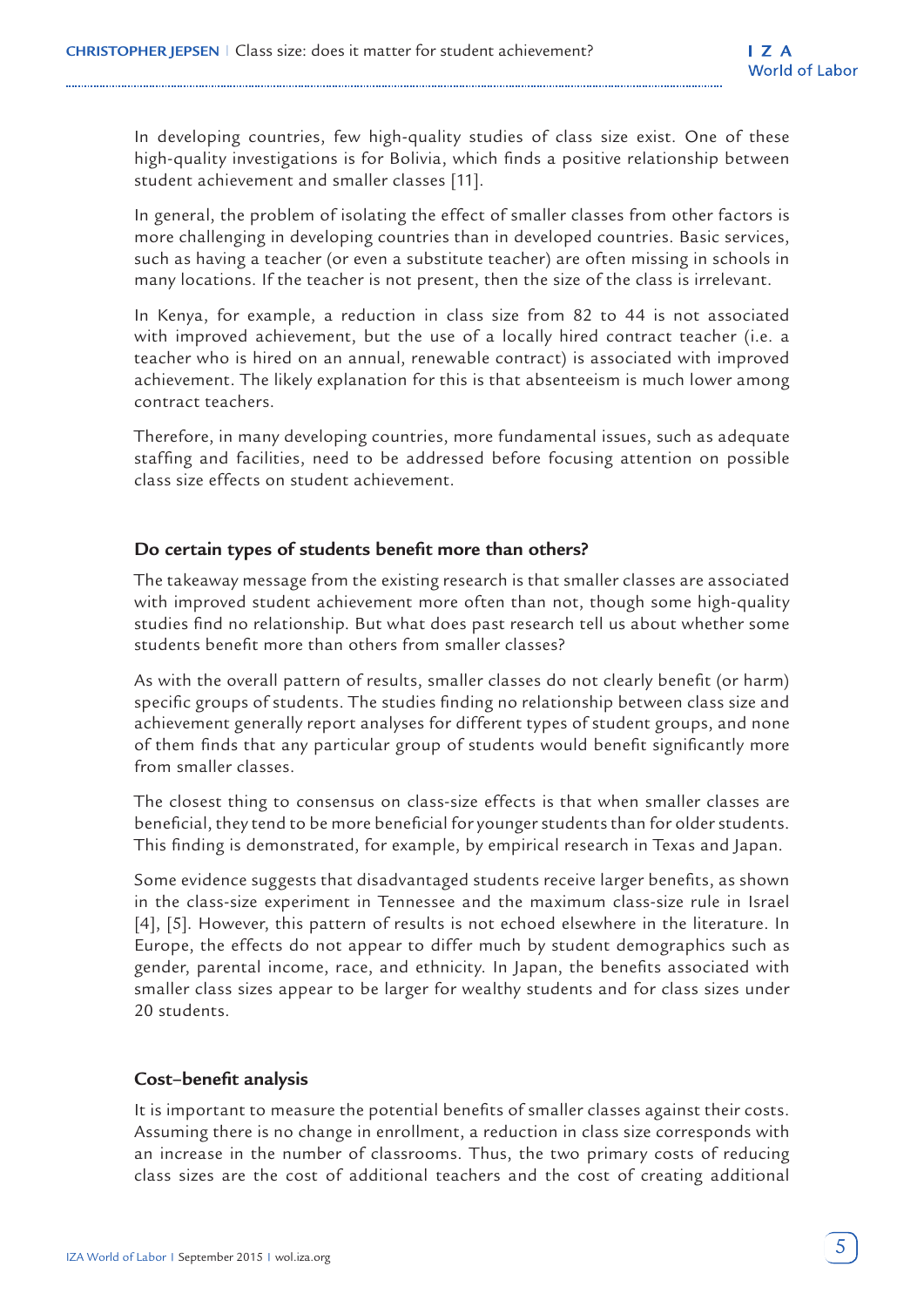classroom space. On this basis, studies from the US suggest that each "one-student" reduction in class size has a cost of \$200−250 per pupil [6]. However, it is important to consider that there may also be additional costs involved, such as electricity and other costs of operation.

Another approach in estimating costs is a simple "back-of-the-envelope" calculation, with the assumption that all costs are variable. In other words, a 10% reduction in class size would produce a 10% increase in per-student costs. Under this simplistic approach, the estimated cost of a "one-student" reduction in class size is even higher, in excess of \$400 per student [6].

In addition, a comprehensive cost–benefit analysis of smaller classes should include all benefits of smaller classes, including short- as well as longer-term improvements in achievement. These benefits would also include future values for students, such as increased earnings, decreased unemployment, improved health, etc.

US studies that compare costs and benefits usually find that the total benefits of smaller class sizes—not just the benefits associated with improved achievement—do not exceed the costs. Even in the study with the largest effects of smaller classes (the experiment in Tennessee), the benefits are roughly equal to the costs [6], [7]. In other programs, where the perceived benefits are noticeably smaller, the benefits are even lower relative to the costs.

The cost–benefit ratio seems even less favorable in Europe, where the predicted effects of smaller classes are less consistent than in US studies. That being said, however, the study from Sweden argues that the benefits of smaller classes do exceed the costs [5]. This study follows students from school until they are middle-aged. It can therefore directly estimate the increase in wages associated with reduced class sizes. The corresponding estimates show larger wage increases than the indirect effects used elsewhere in the literature; this includes indirect effects measured in Sweden (when the actual wage data are not used). Although other studies do not explicitly model the cost–benefit analysis, the smaller benefits of class size suggest that the benefits do not significantly outweigh the costs. However, the study from Sweden shows that predicting the effects of smaller classes on future wages will produce "estimated" wage gains that are smaller than the "actual" wage gains. It is unclear whether researchers would find a similar relationship in other countries.

### **The "opportunity cost" of reducing class size**

So far, the discussion of costs and benefits has been in terms of monetary costs. An *economic* cost–benefit analysis, however, would compare the benefits and costs of class size to those of an alternative use of the money [6]. The comparison with the "nextbest" alternative use of money is known in economics as the "opportunity cost." With this in mind, given that the benefits of reducing class size do not exceed the costs in nearly all studies, a rational conclusion would be that smaller class sizes do not exceed the benefits of the next-best alternative: i.e. that the "opportunity cost" is not significant.

For most of the studies reviewed in this contribution, the costs of reducing class size generally exceed the benefits, with the exception of the study from Sweden [5]. Studies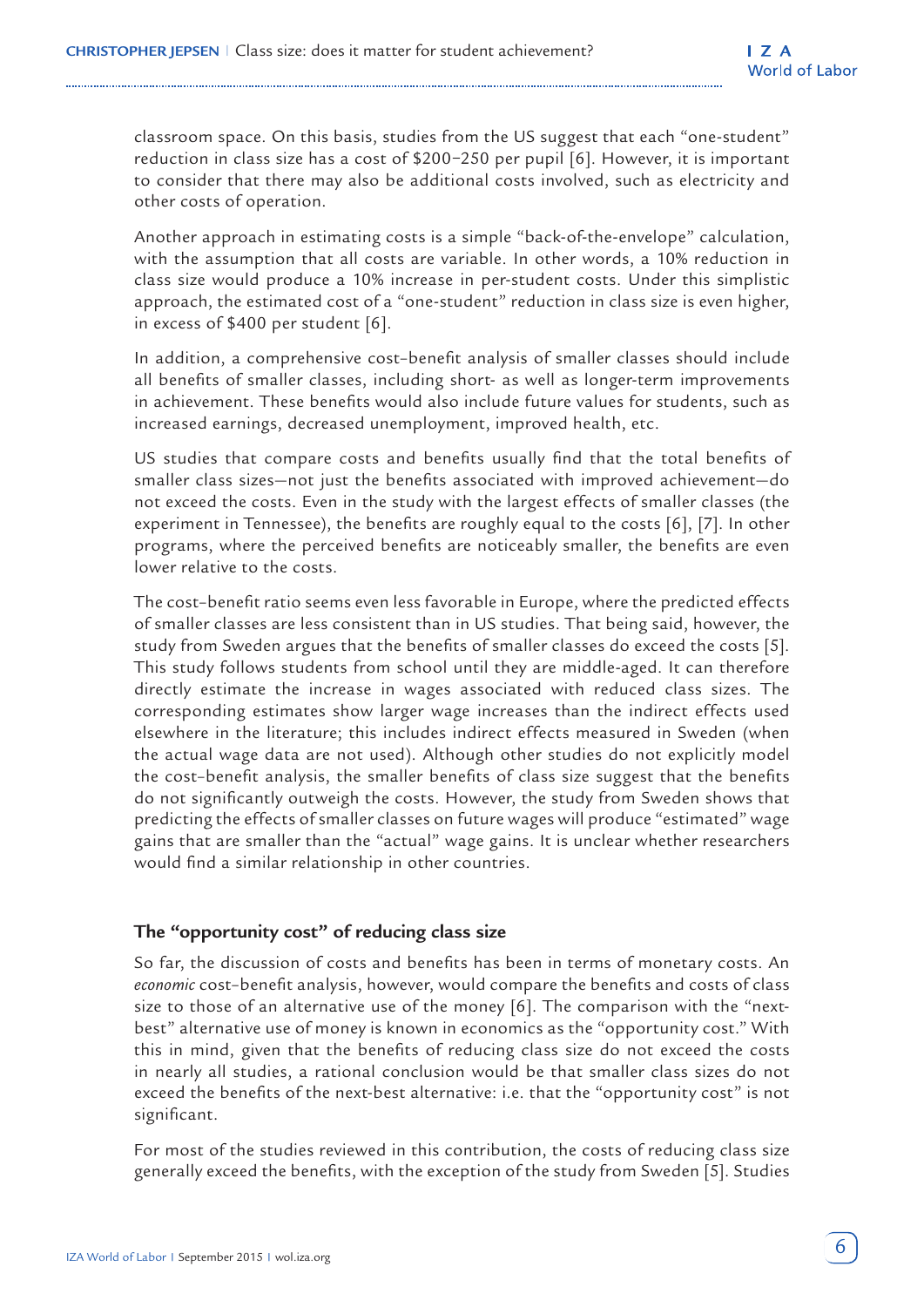looking at the costs and benefits of smaller classes (i.e. the "opportunity cost" of reducing class size) have concluded that other education policies, such as tutoring, early childhood programs, or improving teacher quality, would be better investments [6]. For example, the study of class size and teacher characteristics in Texas concluded that improving teacher quality, such as replacing the most ineffective teachers, would have significantly large returns—much larger than any conceivable class-size reduction program [2]. However, in many countries, including the US, the ability to replace low-quality teachers is complicated by the tenure system, which protects teachers from dismissal; teachers with tenure are quite difficult, if not impossible, to remove from their positions. Alternatively, reassigning ineffective, tenured teachers to nonclassroom duties is very expensive.

## **LIMITATIONS AND GAPS**

The Tennessee experiment is considered the "gold standard" for class-size research, in large part because it is the only sizable class-size experiment that has been conducted since the early 20th century. However, even random experiments, such as this, have their limitations. Fewer than half the students randomly assigned to small or regular classes in kindergarten or pre-school are recorded in the data four years later [6], [7]. Hence it is not possible to track students over time. In addition, only schools with at least three classrooms per grade are included in the study, which results in an overrepresentation of urban schools and of schools with sizable non-white student populations. Both are likely to bias results.

Another potential concern is that teachers assigned to smaller classes may exert extra effort to increase the likelihood of being assigned to smaller classes in the future [1], [6]. However, there is evidence that, even among the regular classes, those with slightly smaller class sizes have better student outcomes than those with larger class sizes [6], [7].

Studies using other techniques, such as the maximum class-size rule, also have their limitations. The studies in Sweden and Bolivia are limited to smaller schools, so it is not clear whether class size has similar effects in larger schools in these countries [5], [8]. One study from Japan is based on one year of data (2002) only, while another study is limited to the city of Yokohama. Again, there are concerns about whether the class-size effects are similar in other years and in other parts of Japan.

Another major limitation is the issue of "external validity." In other words, it is not clear to what extent the results from one study in one location or time period can inform the likely benefits of smaller classes in a different location or time period, or in a school of a different size or in a different country.

To illustrate the point, consider two of the highest-quality studies: the Tennessee experiment and the Israeli study using the maximum class-size rule. In Tennessee, the class-size experiment compared students in "regular" classes of 23 with students in "small" classes of 15. In Israel, the maximum class-size rule is 40 students. Therefore, one of the smallest possible class sizes in Israel—21 students (say in a grade of 42 students)—would be considered a "regular" class size in Tennessee (or elsewhere, such as Denmark). The few high-quality studies that exist only study a small set of possible changes in class size. Consequently, research provides only little insight on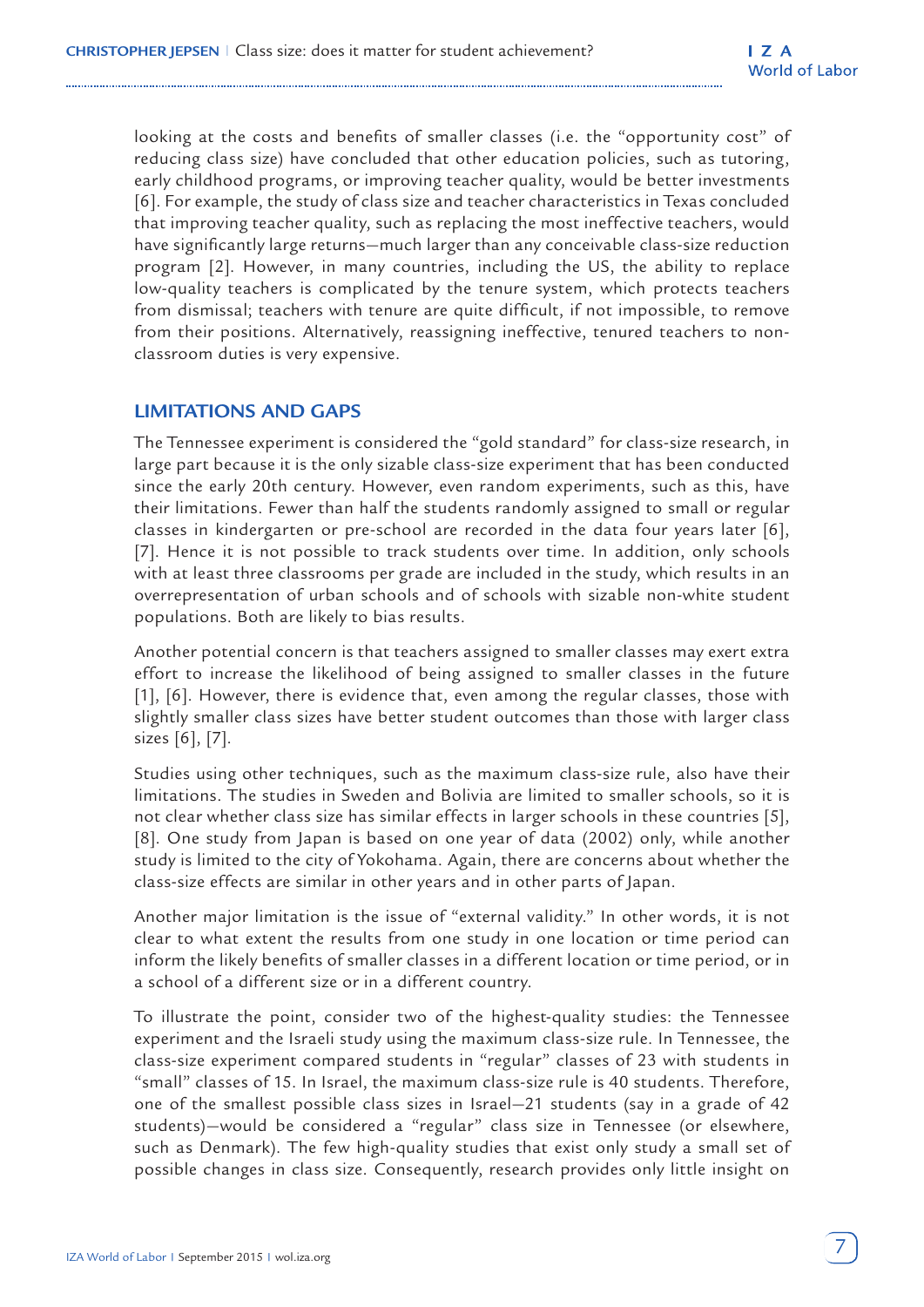the effectiveness of class size across the possible, or even probable, distribution of class sizes. Researchers simply cannot identify the optimal class size (yet).

Another fundamental gap in the literature is the lack of high-quality studies in secondary schools [6]. Given the above concerns regarding external validity, the studies from primary schools are of little use when evaluating the relationship between class size and student achievement in secondary schools, particularly in the later grades of secondary school (grades 10−12). One challenge in studying class size in secondary school is that, in most locations, students in secondary schools have different teachers for different subjects. For outcomes such as subject-matter test scores, the class size in that subject is the most relevant, but the relevant class-size measure for overall outcomes, such as graduation or grade-point-average, is less clear.

An additional gap in the research is the absence of studies in many locations. Clearly, more high-quality research is needed in places where little, if any, such research is currently available, such as in Germany or Australia. However, identifying the relationship between class size and achievement can be challenging in some settings. For example, many schools in Ireland, particularly in urban areas, have very little variation in class size due to school policies. Consequently, the techniques used elsewhere, such as the maximum class-size rule, are unlikely to work in Ireland, as there may not be enough classrooms with different sizes to compare achievement.

## **SUMMARY AND POLICY ADVICE**

In summary, smaller classes are generally associated with higher student achievement, but the evidence is far from unanimous. The few studies that find no effect of smaller classes use data from similar (if not identical) locations to studies that find positive effects of smaller classes. The studies, by and large, use the same statistical techniques. Thus, advocates of smaller classes cannot simply dismiss the studies finding no effect as being somehow inferior or being confined to particular locations. Instead, the conclusion for policymakers and researchers is that reducing class sizes is no guarantee of improved achievement, even though the majority of past research finds such a positive relationship.

Even in situations where smaller class sizes are associated with improved student achievement, resources may be better spent on other reforms, such as teacher "quality" (as opposed to teacher "quantity").

In general, the effectiveness of education reforms is difficult—and in some cases virtually impossible—to estimate, especially as these reforms usually overlap. For example, in the late 1990s, California instituted several educational reforms, such as expanded school accountability, in addition to reducing class sizes.

Policymakers must also keep in mind that policies designed to change class size are likely to have unintended consequences. In line with this, the class-size reduction program in California led to a dramatic increase in the number of teaching positions in the state. As a consequence, many teachers in low-performing schools in poor neighborhoods left for newly created positions in higher-quality schools in more affluent areas, leaving the low-performing schools to hire new teachers with less experience (and, presumably, less ability) [3].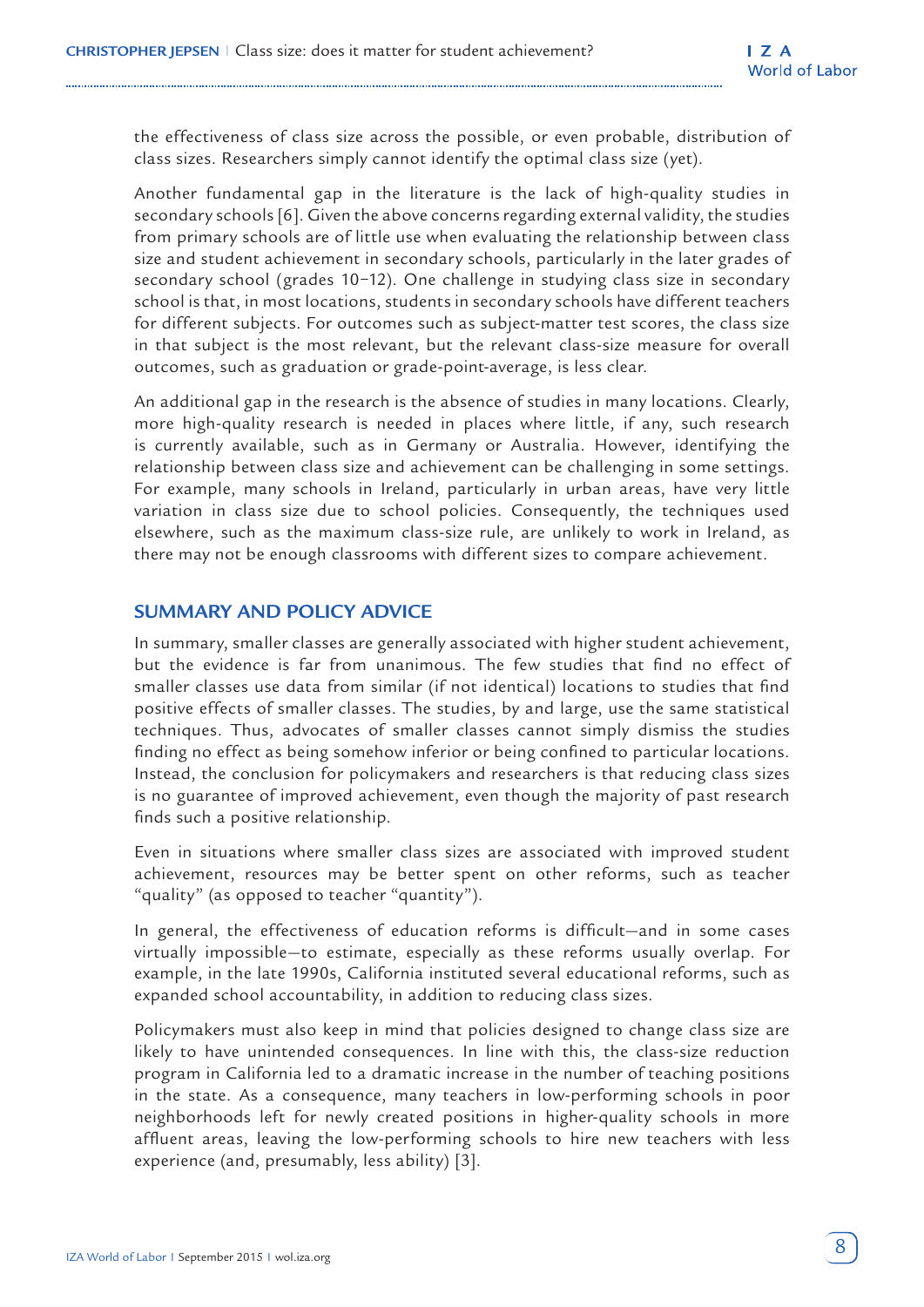Also, in response to strong financial incentives to keep class sizes as small as possible, many schools in California combined students from different grades into the same classroom. These multi-grade classrooms tended to have lower achievement than otherwise similar classrooms with students from only one grade.

So, what should policymakers do regarding class size? Many stakeholders in education, including teachers and parents, strongly believe that smaller classes are better for students. However, policymakers should be aware that reducing class size is an expensive reform that will not automatically increase student achievement, although it will likely please teachers, parents, and students. They should consider class size as only one of many possible reforms. A more holistic approach would be to consider the potential costs and benefits of many possible reforms, with the understanding that these costs and benefits are imprecise at best and completely unknown at worst.

Many parts of the world have little or no information on the effectiveness, or ineffectiveness of smaller classes. For developing countries, schools often face more fundamental challenges, such as teacher absenteeism, that will reduce (if not eliminate) any benefits of smaller classes. In these places, policymakers would be better served to solve the more pressing issues before turning their attention to potential class size effects.

If policymakers wish to understand the relationship between class size and student achievement in their area, then the easiest, quickest, and least costly way to determine that is to begin by studying the data available to them. High-quality data increase, but do not ensure, the likelihood that researchers can identify the past relationship between class size and achievement. The possibility of conducting a class-size experiment, as in Tennessee, is extremely challenging and expensive, and it still may not provide conclusive evidence on the effects of smaller classes, even after years of study.

In sum, the relationship between class size and achievement is not clear. Research suggests that policymakers should be aware that reducing class sizes is no guarantee of improved achievement and is only one of many possible reforms.

## **Acknowledgments**

The author thanks an anonymous referee and the IZA World of Labor editors for many helpful suggestions on earlier drafts. Previous work of the author contains a larger number of background references for the material presented here and has been used intensively in all major parts of this article [7].

## **Competing interests**

The IZA World of Labor project is committed to the *IZA Guiding Principles of Research Integrity*. The author declares to have observed these principles.

© Christopher Jepsen